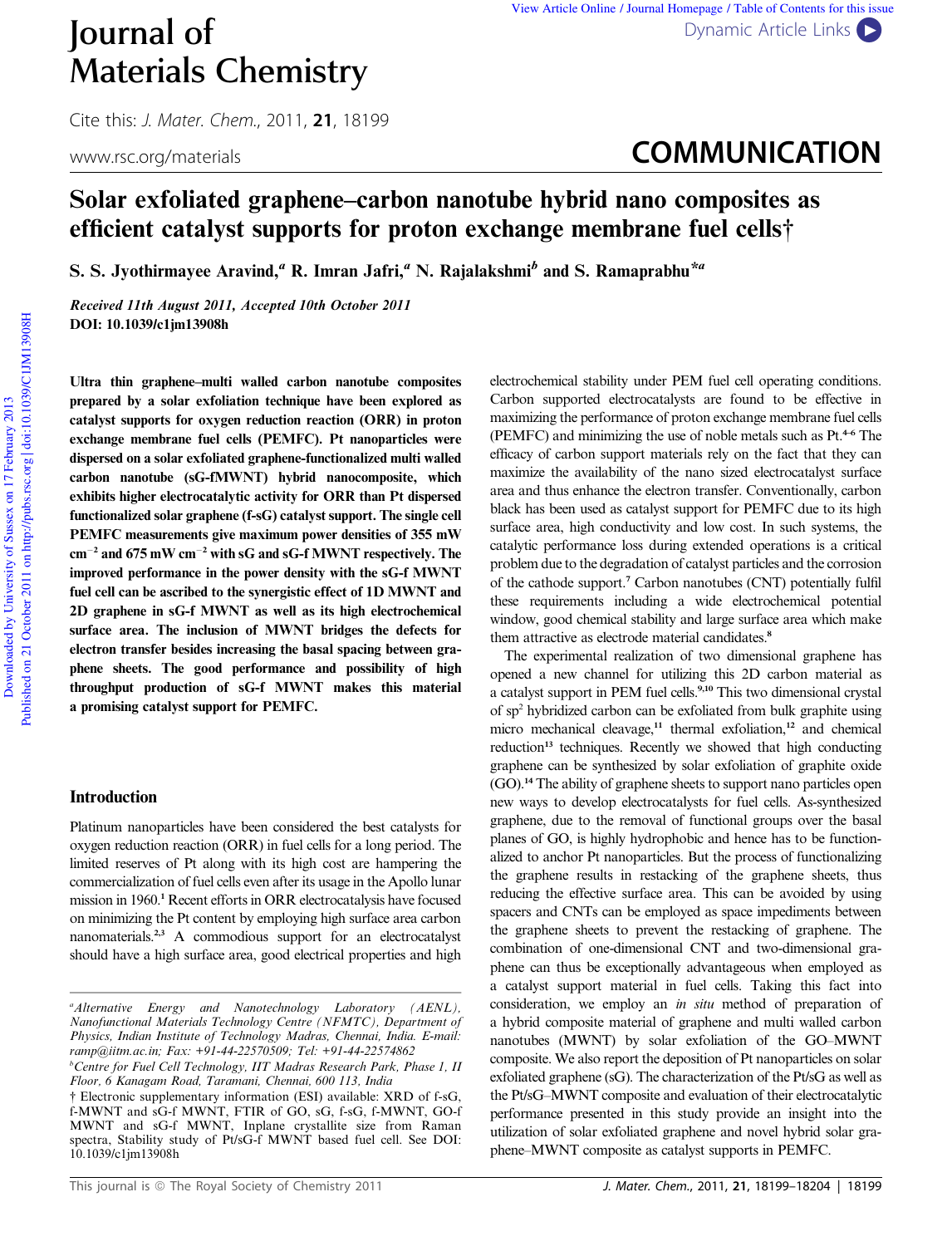#### Experimental

GO was prepared from graphite by Hummer's method.<sup>15</sup> Graphene was prepared by the exfoliation of GO in the presence of focused solar radiation.<sup>14</sup> As prepared graphene was treated with conc.  $HNO<sub>3</sub>$ for 1h. This functionalized sG (f-sG) was used for Pt loading. MWNTs were prepared by a chemical vapour deposition method using acetylene as a carbon precursor.<sup>16</sup> As-grown MWNT were purified by heating in the air at  $350^{\circ}$ C followed by refluxing in conc.  $HNO<sub>3</sub>$  for 24 h. Finally, the sample was washed with de-ionized water until it was pH neutral and dried at  $60^{\circ}$ C. The purified MWNT was functionalized (f-MWNT) in a procedure similar to that of graphene. The solar graphene–MWNT composites was prepared by an *in situ* preparation technique which involves two steps. Initially, the f-MWNTs were refluxed with GO in conc.  $HNO<sub>3</sub>$  for 2h and washed in de-ionized water until they were pH neutral. The composite obtained is labelled GO-f MWNT. In the second step, the GO-f MWNT composite was solar exfoliated by harvesting and directing solar radiation towards it, using a convex lens with a diameter of 90 mm. The as-synthesized sG-f MWNT composite was used for the deposition of Pt nanoparticles without further functionalization.

Pt nanoparticles were loaded over the catalyst support materials by an ethylene glycol (EG) reduction method.<sup>17</sup> Briefly, the samples were placed into a flask and an ethylene glycol–water solution (2 : 1 volume ratio) was added. The metal precursor was a 0.01 M aqueous solution, and depending on the desired nano particle loading, an appropriate amount of the precursor was added. The flask was then placed on a hot plate with magnetic stirring. The reduction reactions were performed under reflux conditions (at  $125 °C$ ) for 2 h. The carbon nano materials with Pt nanoparticles on them were then separated from the ethylene glycol solution in the centrifuge and washed with de-ionized water several times. The Pt loading was kept constant *viz*.  $\sim$ 30 wt% for all samples. Fig. 1 demonstrates the synthesis of sG-f MWNT hybrid nanocomposite by solar exfoliation and subsequent deposition of Pt nanoparticles by EG reduction method. The samples were characterized using X-ray diffractogram (PANalytical X'Pert Pro X-ray diffractometer with a Cu-Ka radiation of 1.541 A ), Raman spectroscopy (Witec Raman microscope using green (532 nm) laser excitation, with excitation energy of 2.33 eV) and transmission electron microscopy (FEI Tecnai  $G<sup>2</sup>$ transmission electron microscope operated at 200 keV). Thermo gravimetric spectra were recorded with NETZSCH analyzer in air atmosphere with temperature heating of  $10^{\circ}$ C min<sup>-1</sup> and FTIR was



Fig. 1 Schematic for the preparation of Pt/sG-f MWNT.

performed on Perkin Elmer spectrum one spectrometer using KBr pellet method.

The membrane electrode assembly (MEA) was prepared by sandwiching a pretreated Nafion® 212 CS membrane between the anode and cathode, which comprised of a backing layer, a gas diffusion layer and a catalyst layer. The required amount of catalyst was coated over the electrodes after mixing them with the desired amount of Nafion and de-ionized water by ultrasonication. Briefly, 12 mg of Pt/f-MWNT (anode catalyst,  $0.25$  mg cm<sup>-2</sup> loading) was mixed with 0.3 ml of 5 wt% Nafion and 25 mg of Pt/sG-f MWNT (cathode catalyst,  $0.5$  mg cm<sup>-2</sup> loading) with 0.6 ml of 5 wt% Nafion. The suspension was coated homogeneously over the gas diffusion layer. The gas diffusion layer was formed by coating a mixture of Vulcan XC 72 carbon and poly tetra fluoro ethylene. The electrodes were sandwiched with Nafion membrane by hot pressing at 130  $^{\circ}$ C for 4 min. The second MEA was prepared in a similar route, by coating Pt/f-sG  $(0.5 \text{ mg cm}^{-2} \text{ loading})$  over the cathode keeping Pt/f-MWNT ( $0.25$  mg cm<sup>-2</sup> loading) as the anode catalyst. The effective electrode area was 11.56 cm<sup>2</sup>. The MEAs were tested in a fuel cell test station (ElectroChem Fuel Cell Test Station) by fixing them between two graphite plates which had a provision for gas flow (serpentine type). The H<sub>2</sub> gas at anode and  $O_2$  gas at cathode were humidified by passing it through respective humidifiers and were controlled by their respective mass flow controllers (with flow rates of 100 sccm each).



Fig. 2 HRTEM images of (a) f-sG (b) sG-f MWNT (c) Pt/f-MWNT (d) Pt/f-sG (e) low and (f) high magnification images of Pt/sG-f MWNT composite.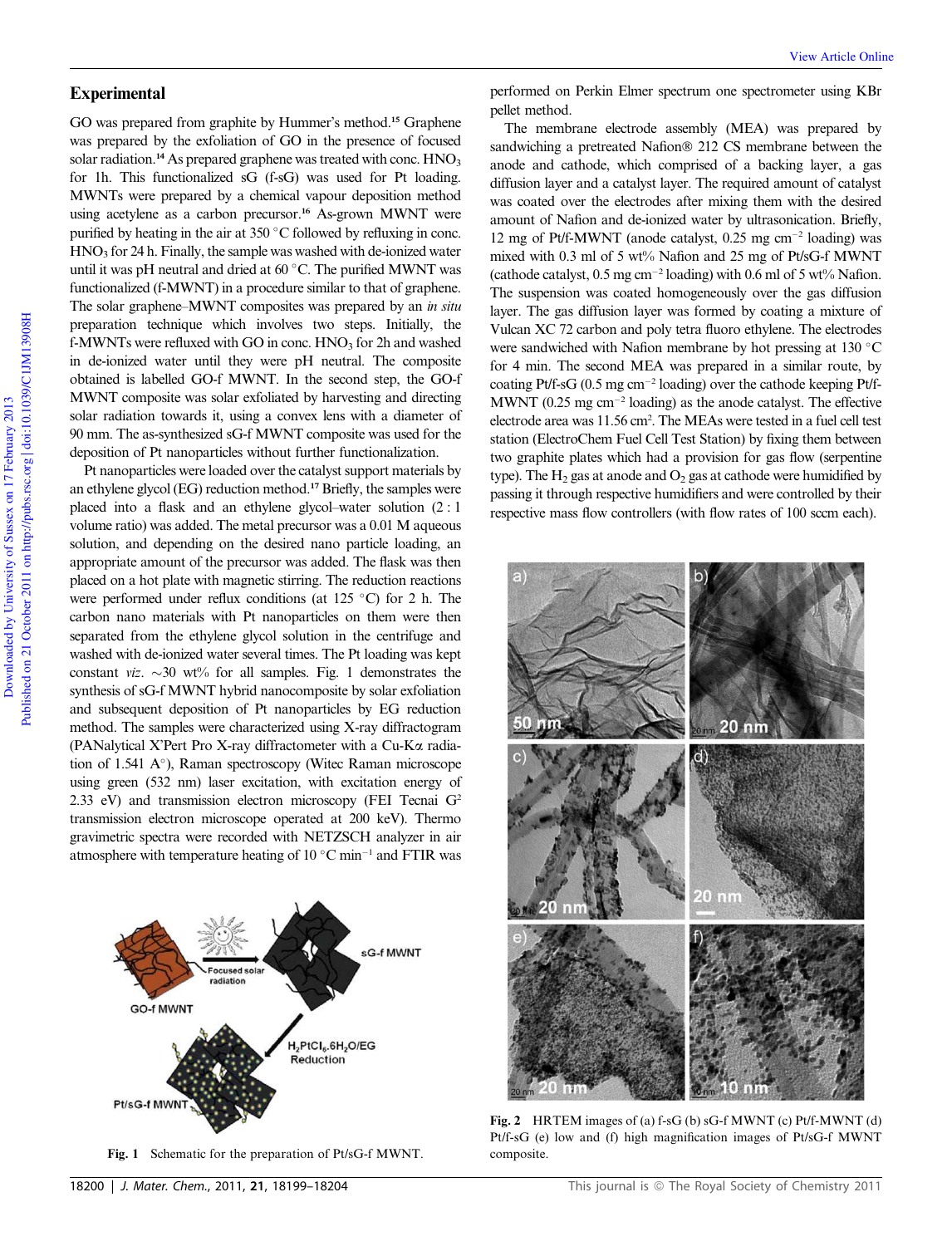The morphological structure, particle size and the dispersion of Pt over the f-sG and sG-f MWNT have been analyzed by high resolution TEM. Fig. 2a displays f-sG as wrinkled sheets. Exfoliation of GO-f MWNT resulted in a mixture containing ultrathin graphene sheets embedded with f-MWNT (Fig. 2b). A typical TEM image of Pt dispersed functionalized MWNT (Pt/f-MWNT) in Fig. 2c shows that Pt nanoparticles of an average diameter of  $\sim$ 3.5 nm are uniformly decorated on the nanotubes. The Pt particle size on graphene is  $\sim$ 2.5 nm and the distribution is homogeneous over the graphene (Fig. 2d). The TEM image of Pt dispersed sG-fMWNT in Fig. 1e displays the uniform and full area distribution of Pt nano particles over graphene and f-MWNT. Further, the transparent nature of graphene in the sG-fMWNT composite prevents restacking of graphene in the presence of MWNT. The average particle diameter calculated from the high resolution TEM image (Fig. 2f) is  $\sim$ 3 nm.

The crystalline nature and average particle size were analyzed by X-ray diffraction. The XRD of f-sG shows a weak and broad peak C (002) around 25 , confirming the formation of graphene. A sharper and narrower carbon C (002) diffraction peak appear for MWNT, which indicates a highly graphitic ordered structure of MWNT. The spectrum of the sG-f MWNT composite exhibits a sharp peak at 26°, similar to that of f-MWNT (See ESI†). The XRD patterns of the Pt nanostructures (Fig. 3) are in good agreement with those of the reference patterns for face centered-cubic Pt (JCPDS 04-0802).<sup>18</sup> It is observed that the Pt on the three samples exhibits similar crystalline structures. The peaks at 39.7, 46.4, 67.7, and 81.1 can be indexed to Pt (111), (200), (220), and (311) diffraction peaks, respectively, confirming that the Pt nanostructures have a highly crystalline fcc phase. In addition, the average particle size of Pt nanoparticles calculated using the Scherrer equation are 3.5 nm, 2.5 nm and 3.1 nm for Pt/f-MWNT, Pt/f-sG and Pt/sG-f MWNT respectively, which is consistent with the TEM results.

The raman spectra of graphene and MWNT (Fig. 4) are characterized by two prominent features, a G band at  $\sim$ 1567 cm<sup>-1</sup> arising due to first order Raman scattering of the  $E_{2g}$  phonon at the Brillouin zone center of the sp<sup>2</sup> carbon atoms<sup>11,19</sup> and a D mode at 1356 cm<sup>-1</sup> arising from the breathing mode of  $\kappa$ -point phonons of  $A_{1g}$ symmetry, which requires a defect for its activation.<sup>20</sup> The ratio of the intensity of the G-band to the D-band is related to the in-plane crystallite size, La.<sup>21</sup> The in-plane crystallite size from the spectra corresponding to different samples has been calculated by employing the ratio,  $La = 4.4/(I_D/I_G)$ . Table S1, ESI,<sup>†</sup> compares the in plane crystallite size of f-sG and sG-f MWNT. The smaller La value of the



Fig. 3 XRD spectra of Pt/f-MWNT, Pt/sG-f MWNT and Pt/f-sG.



Fig. 4 Raman spectra of sG, f-sG, f-MWNT and sG-f MWNT.

sG-f MWNT composite is advantageous for its electrochemical applications.

After the Pt loading using EG reduction method, the TGA spectra of Pt/f-MWNT, Pt/f-sG and Pt/sG-f MWNT in air atmosphere were performed (Fig. 5) in order to analyze the loading level of Pt nanoparticles. As can be seen, the mass loadings of Pt on the different substrates were determined as 31.3 wt%, 31.7 wt% and 29.02 wt% for Pt/f-MWNT, Pt/sG-f MWNT and Pt/f-sG respectively. TGA spectra corroborate the experimental procedure of constant loading of Pt over different carbon supports.

The electrochemically active surface area (ECSA) was measured by scanning the electrocatalyst deposited electrode between  $-0.2$  and 1.2 V (*vs* Ag/AgCl) in 1M H<sub>2</sub>SO<sub>4</sub> solution at a scan rate of 10 mV s<sup>-1</sup> (Fig. 6). The experiment was performed until a stable hydrogen desorption peak was observed. The cyclic voltammograms (CVs) of the catalysts clearly show hydrogen adsorption/desorption on Pt between  $\sim -0.17$  and  $\sim 0.04$  V followed by a double layer region and Pt–OH formation and reduction in the voltage range from 0.6–0.85 V *vs.* Ag/AgCl, which is in good agreement with the previous studies.<sup>22</sup> The catalyst surface available for charge transfer as well as the conductive path to transfer the electrons to and from the electrode surface can be estimated from ECSA. The integrated area under the desorption peak in CV can be used to calculate the total charge relating to  $H^+$  desorption,  $Q_H$  and can be used to determine ECSA by the relation:<sup>23</sup>



Fig. 5 TGA analysis curves of Pt/f-sG, Pt/f-MWNT and Pt/sG-f MWNT.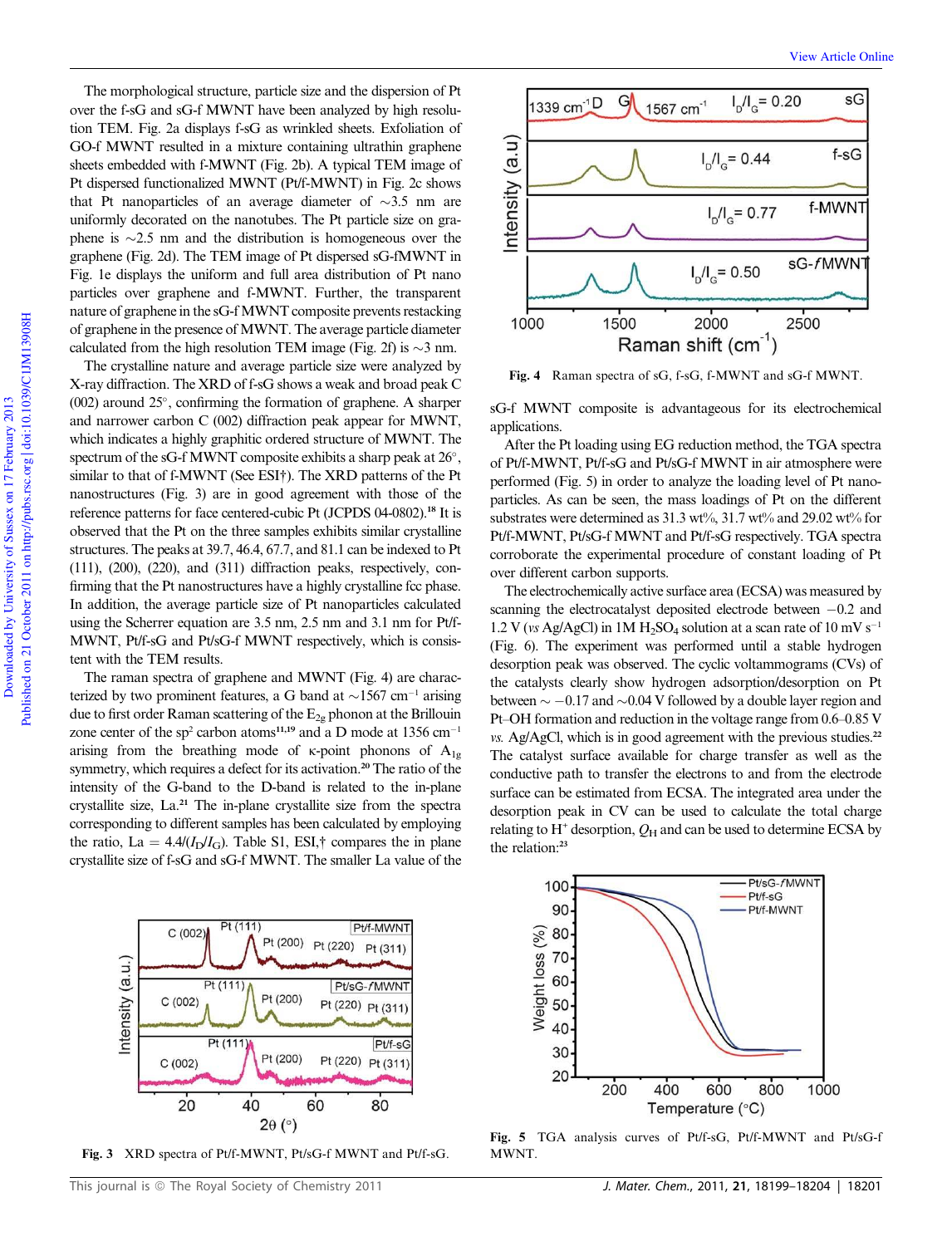

Fig. 6 Cyclic voltammograms of the electrocatalysts recorded at a scan rate of 10 mV  $s^{-1}$ . The current normalization has been done with geometric area of the electrode (0.07 cm<sup>2</sup>).

$$
ECSA = Q_H/0.21 \text{ x [Pt]}
$$

where, [Pt] represents the loading of Pt  $(0.21 \text{ mg cm}^{-2})$  and  $0.21 \text{ (mC)}$  $\text{cm}^{-2}$ ) is the charge required to oxidize a monolayer of  $\text{H}_2$  on the Pt site.<sup>24</sup> It is interesting to note that the CV of Pt dispersed hybrid nanocomposite is different from that of the pure catalyst supports. This can be due to the various crystalline (hkl) planes or differences in the shape of the nanoparticles.<sup>25</sup> Considering different hydrogen desorption energies for different planes, each peak in the CV pattern accords to a particular plane of Pt nanoparticle. In the CV of hybrid nanocomposite based electrocatalyst, the prominent peaks correspond to the Pt–H adsorption/desorption on Pt (111) and Pt (110) facets respectively, whereas in the case of electocatalysts with pure supports, the peak corresponding to Pt (111) is absent and peak corresponding to Pt (110) plane is pronounced. Hence, it is asserted that the use of hybrid nanocomposites as catalyst support governs the morphology of Pt nanoparticles produced. Table 1 summarizes the ECSA values of different electrocatalysts. The ECSA of sG-f MWNT supported Pt is higher than both sG and MWNT supported Pt. These results indicate that Pt/sG-f MWNT is a good catalyst for PEMFC with higher ECSA of Pt than Pt/f-sG or Pt/f-MWNT, which can be attributed to the uniform dispersion of Pt particles on the hybrid nanostructure and good accessibility of these sites for hydrogen adsorption and desorption reactions. Hence, it can be concluded that Pt dispersed sG-f MWNT nano composites can be a good candidate for the oxygen reduction reaction (ORR) in PEMFC.

Table 1 summarizes the ECSA and Pt utilization of different cathode catalysts used, where  $d$  is the average particle size (nm) and  $\rho$ the Pt density  $(21.4g \text{ cm}^{-3})$ .<sup>25</sup> Platinum utilization  $(\%)$  is defined and calculated as the ratio of ECSA and specific surface area of Pt. The ECSA values of Pt nanoparticles in sG-f MWNT hybrid nanomaterial is in very good agreement with the apparent specific surface

area estimated from XRD data, suggesting that approximately 82% of the apparent specific surface area is electrochemically active. It is observed that the percentage utilization is maximum for the Pt dispersed hybrid nanocomposite based electrocatalyst. The graphene sheets tend to agglomerate at the electrode surface upon solvent evaporation. This feature paves the way for the restacking of the graphene sheets due to van der Waals attraction and therefore decreasing the surface area accessible for the redox probe.<sup>26</sup> This may considerably decrease the electrocatalytic activity of the Pt/f-sG. On the other hand, MWNTs in the hybrid nanocomposite act as a space impediment between the graphene layers, thereby ensuring their efficient separation.<sup>25</sup> Pt nanoparticles are dispersed over these well separated MWNTs and the graphene, ensuring large surface area of the hybrid nano composite and hence high Pt utilization.

Fig. 7 shows the polarization curves at three different temperatures for membrane electrode assembly (MEA) prepared with Pt/f-sG as the cathode catalyst with a loading of  $0.5$  mg cm<sup>-2</sup>. Pt/f-MWNTs with  $0.25$  mg cm<sup>-2</sup> loading was employed as the anode catalyst in all the MEAs in the present study. The performance of this MEA was tested using the fuel cell test station. Prior to the polarization studies, the electrodes were activated between open circuit potential and high current densities in order to activate the catalyst for the oxygen reduction reaction. The polarization plots were recorded using a dc load box. The f-sG based fuel cell exhibits an open circuit voltage of 0.94 V. A maximum power density of 260 mW cm<sup>-2</sup> was obtained at 40 °C. It is observed that the cell performance greatly increases when the temperature increases because the catalyst activity and the diffusion coefficient of the reactant and the resultant increase with increasing temperature. At 50 °C, the power density is 304 mW cm<sup>-2</sup> and a maximum power density of 355 mW cm<sup>-2</sup> is attained at 60  $^{\circ}$ C with Pt/f-sG based MEA. This is higher than the reported values of



Fig. 7 Polarization graph of Pt/f-sG (cathode catalyst) and Pt/f-MWNT (anode catalyst).

Table 1 Comparison of electrocatalytically active surface area (ECSA) of different electrocatalysts

| Electrocatalyst | Particle size<br>from XRD, $d$ (nm) | Specific surface<br>area (m <sup>2</sup> g <sup>-1</sup> ) | $ECSA$ (m <sup>2</sup> g <sup>-1</sup> ) | Pt utilization<br>$\binom{0}{0}$ |
|-----------------|-------------------------------------|------------------------------------------------------------|------------------------------------------|----------------------------------|
| Pt/f-MWNT       | $3.2 \pm 0.2$                       | $87 \pm 14$                                                | -61                                      | 70                               |
| $Pt/f-sG$       | $2.1 \pm 0.2$                       | $133 \pm 14$                                               | 65                                       | 49                               |
| Pt/sG-fMWNT     | $2.8 + 0.3$                         | $100 \pm 9$                                                | 82                                       | 82                               |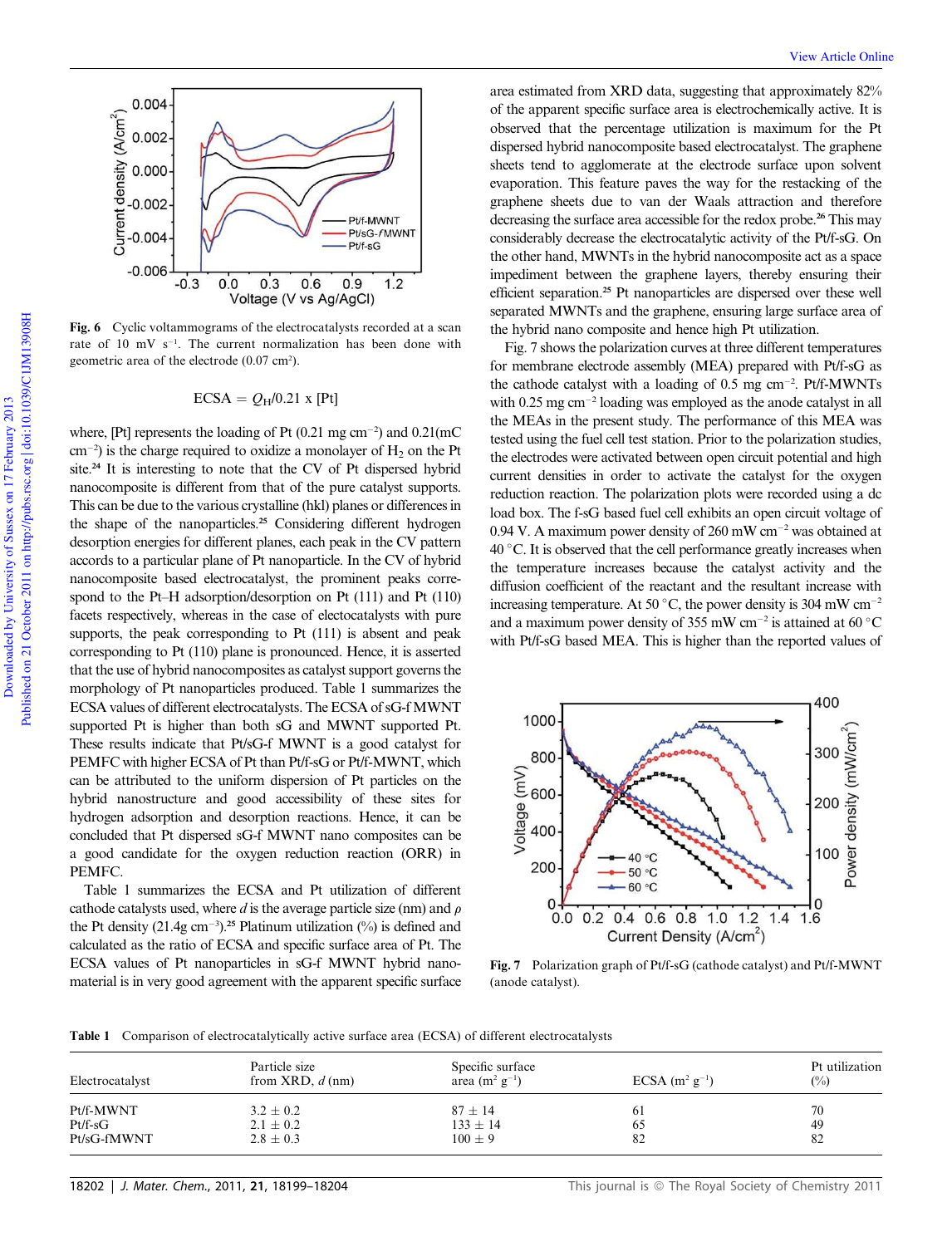161 mW cm<sup>-2</sup> for partially reduced GO-Pt<sup>27</sup> and 195 mW cm<sup>-2</sup> for Pt/G prepared by chemical method.<sup>3</sup>

The polarization data and power densities obtained with the Pt/sGf MWNT catalyst based MEA at 40 °C, 50 °C and 60 °C is shown in Fig. 8. The uniform dispersion of the electrocatalyst on a graphene– MWNT mixture has been found to be congruous for achieving relatively better performance in fuel cells. The maximum power densities with this cell were 592, 657 and 675 mW cm<sup>-2</sup> at 40, 50 and  $60^{\circ}$ C respectively. The better performance with the Pt/sG-f MWNT electrocatalysts compared to the Pt/f-sG electrocatalysts is in conformity with the larger ECSA of Pt in Pt/sG-f MWNT, demonstrating a better electrocatalytic activity of the Pt/sG-f MWNT compared to Pt/f-sG and Pt/f-MWNT. The enhancement in power density with the hybrid nano composite based MEA can be attributed to the synergistic effect of 1D MWNT and 2D graphene. The van der Waals force between graphitic layers actuates them to restack to form a graphitic structure. The addition of MWNT not only bridges the defects for electron transfer but also increases the basal spacing between graphene sheets possibly due to the electronic affinity of MWNT.<sup>28</sup> Also, it is reported that the hybrid nanocomposite may increase the available triple phase boundary, which is a crucial factor for PEMFC.<sup>29</sup> The performance of the solar exfoliated graphene–MWNT based MEA is higher than the reported value of 540 mW  $cm^{-2}$  using a graphene–MWNT composite prepared by chemical methods.<sup>25</sup> The current technique possesses many advantages such as the one step preparation technique of the catalyst support and hence, agglomeration of graphene sheets can be efficiently prevented in the presence of MWNT. This is evident from the HRTEM image of Pt/sG-f MWNT, where the uniform deposition of Pt nanoparticles over an ultrathin graphene sheet embedded MWNT structure is clearly visible. Moreover, the EG reduction technique employed for the deposition of Pt nanoparticles results in a more uniform deposition of Pt nanoparticles over the catalyst support. This in turn, enhances the electrocatalyst–carbon support interaction which leads to the efficient utilization of the catalyst particles in the anode and cathode for the fuel cell reaction.

The difference in cell performances with different cathode catalysts is now considered. In PEMFCs, when increasing the current density, a decrease of cell potential is observed due to activation, ohmic, and concentration polarizations. If the decrease is minimal, fuel cell performance is good and the maximum power density of the cell is



Fig. 8 Polarization graph of Pt/sG-f MWNT (cathode catalyst) and Pt/ f-MWNT (anode catalyst) without back pressure.

achieved. In the present work, better performance in the activationcontrolled region (low current density) of Pt/sG-fMWNT compared to that of Pt/f-sG may be attributed to the enhanced specific activity of Pt due to the unique interaction of Pt and the sG-fMWNT support.<sup>30</sup> The possibly improved electron transfer through both sG and MWNT in the sG-fMWNT catalyst layer may help to enhance Pt utilization and reduce ohmic resistance of the electrode, which can provide improved performance over the entire current density range. At the mass transfer controlled region (high current density), the presence of comparatively hydrophobic sG helps to repel water from the cathode in the case of the Pt/sG-f MWNT fuel cell, whereas the MEA with f-sG shows lower performance that may be due to 'flooding' of the electrode, resulting in mass transport difficulty. Hence, it may be concluded that when Pt/sG-f MWNT is used as the cathode, higher PEMFC performance is achieved because of improved Pt utilization and mass transport. The histogram in Fig. 9 provides a comparison of the performance of electrocatalysts in this study with a state of the art commercial  $Pt/C$  catalyst,<sup>31</sup> partially reduced GO-Pt,<sup>27</sup> Pt/G produced by chemical method,<sup>3</sup> Pt/MWNT<sup>25</sup> and Pt dispersed over graphene–MWNT (Pt/f-G-f-MWNT) by a chemical method.<sup>25</sup>

To further substantiate the effect of oxygen adsorption, a backpressure of 1 atm at the cathode of Pt/sG-f MWNT based fuel cell has been applied (Fig. 10). With the application of oxygen backpressure, the Pt/sG-f MWNT based fuel cell exhibits better performance. The



Fig. 9 Comparison of power density obtained with various ORR electrocatalysts.



Fig. 10 Polarization graph of Pt/sG-f MWNT (cathode catalyst) and Pt/ f-MWNT (anode catalyst) with 1 atm back pressure.